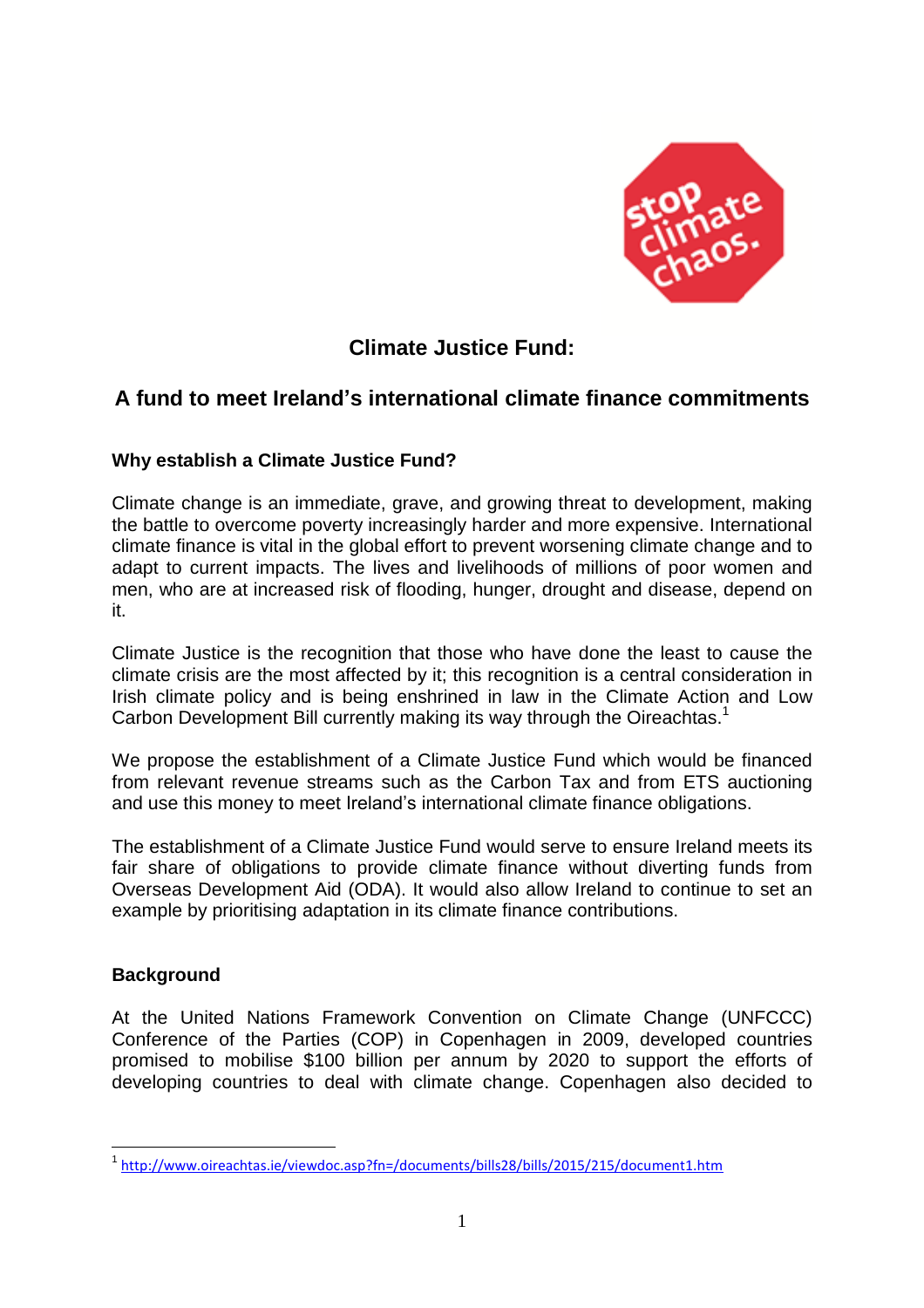establish the Green Climate Fund, which is intended as the delivery mechanism for a significant portion of that funding.

As part of the Copenhagen Accord, developed countries, including Ireland, committed to this finance being 'new and additional'. <sup>2</sup> This requires funding contributions to come from new finance streams and not from existing ODA budgets.

Commitments were also made by these countries, including Ireland, to provide \$30billion in 'fast start finance' over 3 years (2010-2012). Ireland agreed to provide €100m (€33m p.a.) over three years.

While Ireland's initial 'fast start finance' contribution was taken from the Environment Fund, subsequent contributions have simply been made by identifying finance within the current overall ODA budget that is relevant to climate change.

In relation to the Green Climate Fund, the vast majority of developed countries have made pledges over 2014 and 2015. However, Ireland is the only Western European country which has not yet made a pledge. $3$  This was a matter of considerable embarrassment to Ireland at the last COP in Lima in 2014.

A group of 20 nations deemed most vulnerable to the impacts of climate change (known as the 'V20') recently warned that funding pledges to date are insufficient and called for new mechanisms to help mobilise funds to meet the \$100bn a year objective. 4

#### **The expected climate agreement in Paris**

 $\overline{a}$ 

Climate finance will be a key part of the new climate agreement, due to be finalised at the forthcoming COP in Paris in December 2015. The agreement will not be limited to new pledges and will include provisions on mechanisms to ensure developed countries provide scaled up, new and additional funding to meet the \$100 billion goal by 2020. It will also likely establish ongoing reviews of levels of climate finance contributions in order to guarantee the provision of consistent, predictable and adequate climate finance post-2020.

The range of provisions on pre and post 2020 climate financing likely to be included in the Paris agreement means that Ireland will continue to have climate finance obligations into the future.

A national Climate Justice Fund would ensure that Ireland has a dedicated transparent stream of additional financing to deliver on its international commitments.

 $^{\text{2}}$  Copenhagen Accord of 18 December 2009 by way of decision 2/CP.15 Chapter IV A. fccc/cp/2010/7/add.1 <http://unfccc.int/resource/docs/2009/cop15/eng/11a01.pdf>

<sup>&</sup>lt;sup>3</sup> <http://news.gcfund.org/wp-content/uploads/2015/04/Status-of-Pledges-2015.10.1.pdf>

<sup>4</sup> [http://www.businessgreen.com/bg/news/2429807/vulnerable-nations-unite-under-v20-banner-to-step-up](http://www.businessgreen.com/bg/news/2429807/vulnerable-nations-unite-under-v20-banner-to-step-up-calls-for-climate-finance)[calls-for-climate-finance](http://www.businessgreen.com/bg/news/2429807/vulnerable-nations-unite-under-v20-banner-to-step-up-calls-for-climate-finance)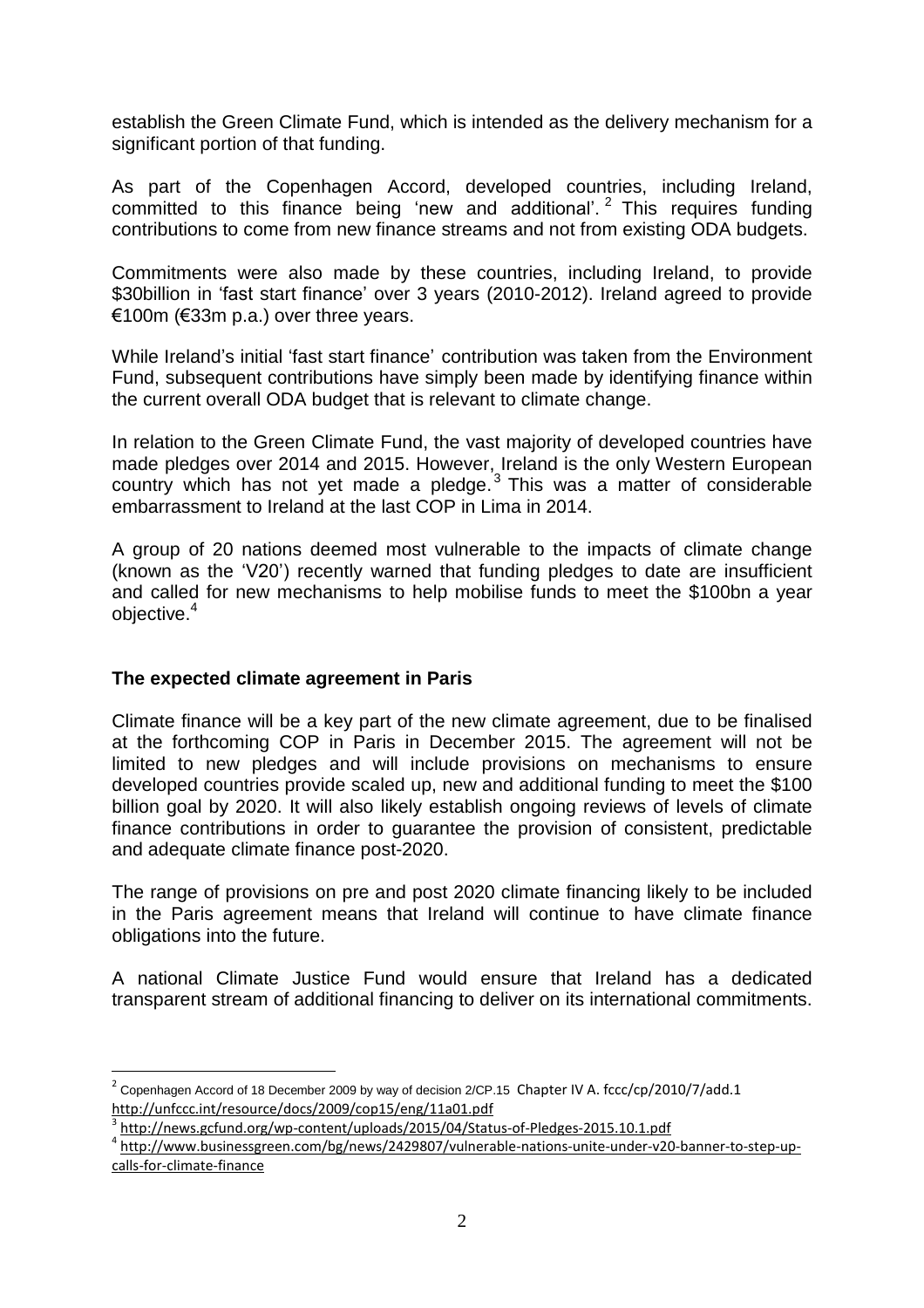## **What would a Climate Justice Fund look like?**

The report of the Joint Oireachtas Committee on the Environment, Culture and the Gaeltacht on the Outline Heads of the Climate Action and Low Carbon Development Bill 2013 recommends that the Climate Bill should provide for the establishment of a '*national Green Climate fund ring-fenced within, or separate to, the Environment Fund*.' 5

A Climate Justice Fund would be a simple fund established within the Department of the Environment, Community and Local Government fed by revenue from the existing carbon tax and from the auctioning of EU Emissions Trading Scheme (ETS) permits. It would operate either within or along the same lines as the Environment Fund established under the Waste Management (Amendment) Act, 2001 within the Department of the Environment. The monies would then be allocated to meet Ireland's climate finance obligations through various bilateral and multilateral routes including the UNFCCC's Green Climate Fund.

## **Additionality**

 $\overline{a}$ 

Developed countries committed that climate finance would be new and additional. This means it must be additional to existing ODA commitments. The practice of many donor countries has been to count financing from their ODA budgets towards climate commitments without any corresponding increase in overall funding. This runs contrary to the explicit undertaking from Copenhagen that these funds be 'new and additional'. Double-counting will not build trust at the climate negotiations. More importantly, it will not deliver the needed changes on the ground – relief for the most vulnerable, and a just transition to a clean and sustainable economy for developing countries.

Ireland reported a contribution of €110.2m to fast start climate finance, covering the period 2010-2012. However, €76m of this money was simply the identification of climate relevant Official Development Assistance. <sup>6</sup> The Department of the Environment recently confirmed that contributions in 2013 and 2014 were also based entirely on the ODA budget. This has been in the context of falling overall ODA levels – ODA in Ireland has decreased by €319 million since 2008 (i.e. by almost 35% in volume terms), representing a drop from 0.59% to 0.34% of GNP.

#### **The need for greater public finance**

The purpose of increasing climate finance is to support vulnerable countries' right to development by funding climate-resilient and low carbon development strategies in line with recipient countries' development priorities and the challenges posed to them

<sup>5</sup> [http://www.oireachtas.ie/parliament/media/committees/environmenttransportcultureandthegaeltacht/Rep](http://www.oireachtas.ie/parliament/media/committees/environmenttransportcultureandthegaeltacht/Report-on-the-Outline-Heads-of-the-Climate-Action-and-Low-Carbon-Development-Bill-2013.pdf) [ort-on-the-Outline-Heads-of-the-Climate-Action-and-Low-Carbon-Development-Bill-2013.pdf](http://www.oireachtas.ie/parliament/media/committees/environmenttransportcultureandthegaeltacht/Report-on-the-Outline-Heads-of-the-Climate-Action-and-Low-Carbon-Development-Bill-2013.pdf)

<sup>6</sup> Ireland's Sixth National Communication to the UNFCCC p.172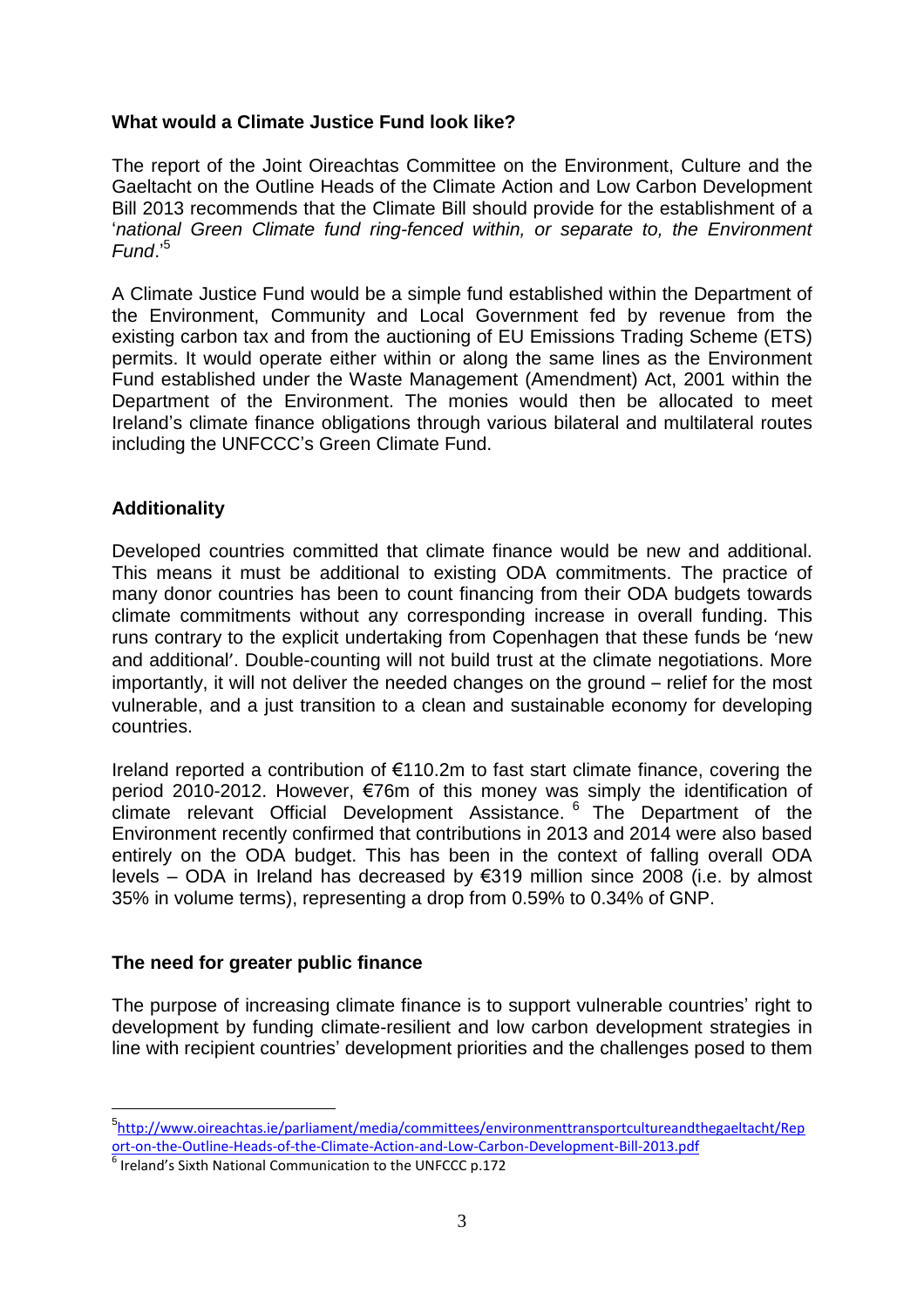by climate change. Public finance must play the primary role amongst the range of differing private and public instruments and financial supports.

First and foremost, public money is needed to provide basic public goods and services that are impacted by climate change – such as access to water, food security, disaster preparedness and recovery, and access to clean energy. Public finance is needed to cover the costs of activities that will never be directly profitable, such as protecting urban areas against sea level rise, replacing threatened water supplies or assisting poor farmers to cope with climatic change and variation.

Even with existing and future measures to mitigate climate change, the adaptation needs of vulnerable developing countries will continue to grow. Indeed, so will the adaptation needs of developed and middle-income economies. Predictable public finance for adaptation is essential for developing countries to deal with the unavoidable impacts of climate change.

Public money will also be needed to support emissions reductions in countries with smaller economies, and less developed financial infrastructure – all factors that discourage private investment.

Finally, public finance is critical for charting new territory and reducing risk in sectors, technologies, and at scales that the private sector considers too risky for investment. However, current levels of public finance are far below what is needed<sup>7</sup>, and adaptation in particular remains under-funded.<sup>8</sup>

Private finance should not be substituted for public funding or counted towards international climate finance commitments. However, as an incentive towards additional private sector financing, public finance can leverage new investments that would not occur otherwise. For instance, public finance is needed to ensure that interventions that remain unattractive for the private sector, especially in lower income countries and in marginalized communities, receive the required support. Public finance can, for example, help promote micro, small, and medium-scale and off-grid sustainable energy solutions, lower the cost of renewable energy access for the poorest, ensure forest protection, and build capacity in developing countries. Public finance can help ensure private finance investments are not detrimental to the poorest and most vulnerable and are based on international best practice, and adhere to the 'do no harm' principle.<sup>9</sup> All climate finance, whether public or private, should be held to the same accounting and transparency rules and have strong social and environmental safeguards.

#### **Revenue Sources**

 $\overline{a}$ 

There are a number of current and possible future revenue streams which could be used to resource a Climate Justice Fund.

<sup>7</sup> <http://www.worldbank.org/en/news/feature/2015/04/09/closing-the-climate-finance-gap>

<sup>8</sup> <http://www.wri.org/blog/2015/04/costs-climate-adaptation-explained-4-infographics>

 $^9$  This is to ensure that such funding does not entail support for polluting fossil fuel projects or other false solutions.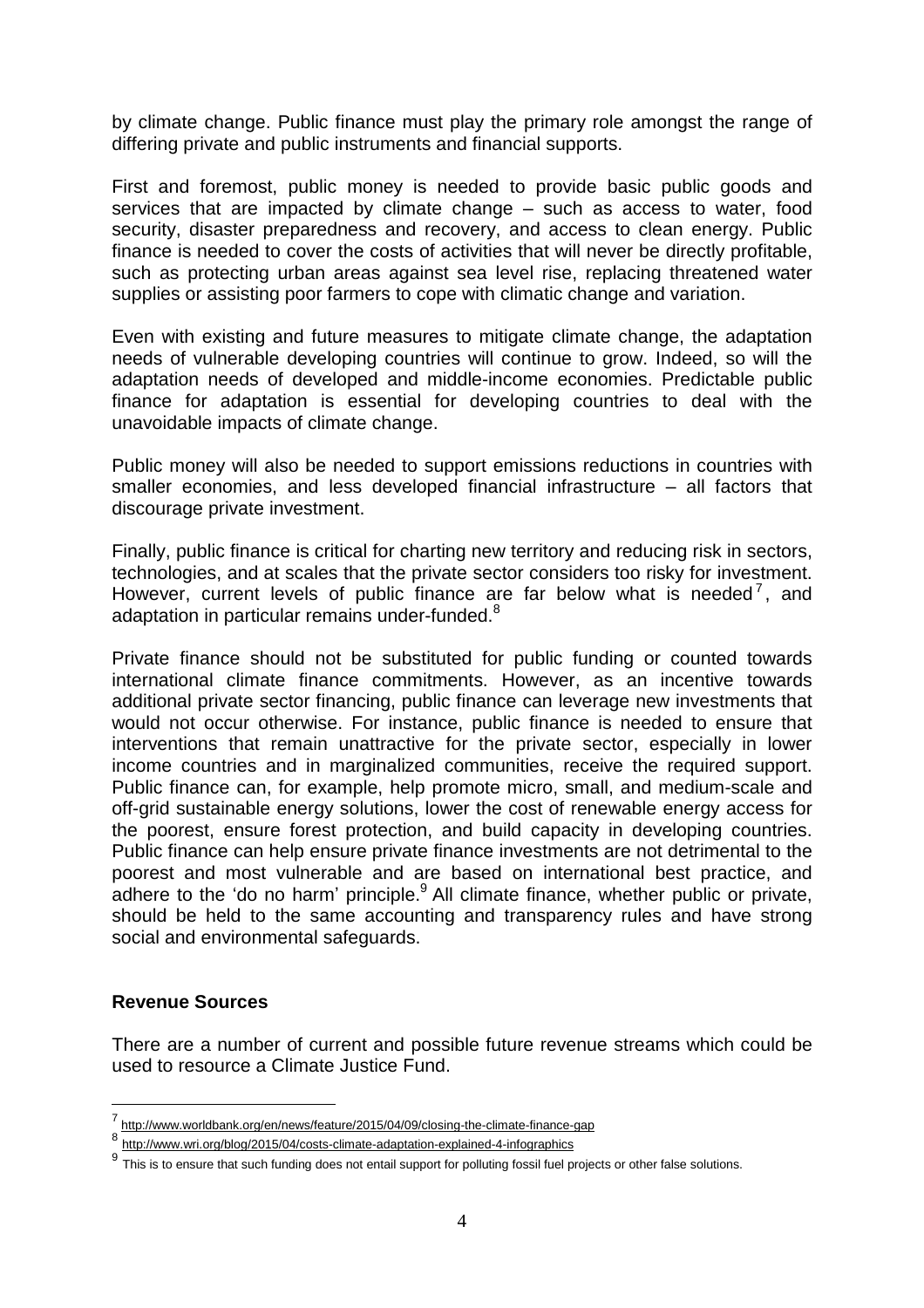## *Carbon Tax*

The Carbon Tax currently stands at €20 per tonne of  $CO_2$ , bringing in around €400m per annum. The revenue from the Carbon Tax has thus far been allocated to general revenue.

#### *Emissions Trading System (ETS) Revenue*

Ireland's revenue from auctioning of ETS credits in 2015 is estimated at around €40m. The revenue from the ETS has thus far been allocated to general revenue. The EU's Emissions Trading System has been running since 2005 and is currently being revised, thus providing a key opportunity to showcase EU leadership on implementing innovative sources of climate finance. Through the revision countries can commit to direct a portion of the revenues from auctioning into the Green Climate Fund.

| <b>Revenue Stream</b> | Year | <b>Revenue</b> |
|-----------------------|------|----------------|
| Carbon Tax            | 2015 | €403m estimate |
| <b>ETS</b>            | 2015 | F41m estimate  |

Figure 1. Summary of income from possible revenue streams

#### *Future Revenue Streams*

There are various possible revenue streams that could be considered for funding a Climate Justice Fund in Ireland

Eleven EU countries are implementing a Financial Transaction Tax (FTT), and the use of revenues from the tax for climate finance is under consideration. FTT revenue allocations are a matter for individual states. Although not opposed to FTT in principle, Ireland is not currently part of the group planning to introduce it. The German Chancellor and French President have stated their intention that a part of the revenues from an FTT be allocated for development and climate action.

Should the FTT be extended to Ireland, we would advocate for 25% of revenues from the FTT be allocated for climate adaptation and mitigation efforts at home and abroad.

Revenue from shipping and aviation are likely to be part of any international financing mix, and EU Finance Ministers have already outlined their support for this. The redirection of fossil fuel subsidies is also being considered as a mechanism for funding mitigation and adaption in developing countries.

International and EU negotiations will influence the mix of funding for climate action and this mix will change and develop over time. At this juncture it is important to recognise the potential of new and innovative sources for generating climate finance automatically and independently of national budgetary decisions.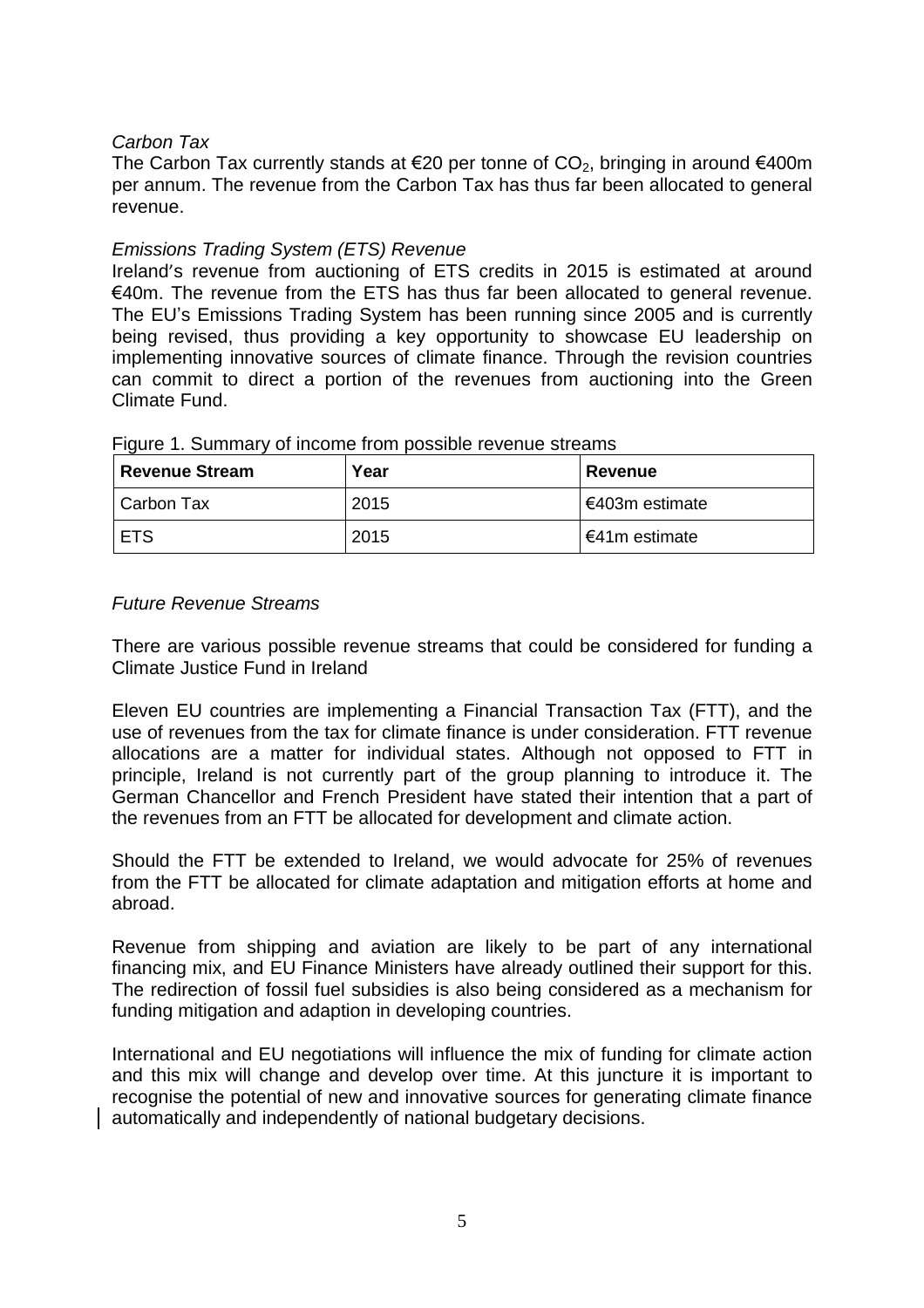#### **Uses of the Climate Justice Fund**

The Climate Justice Fund should be used to deliver the funding required to fulfil Ireland's international climate finance obligations, including making contributions to the Green Climate Fund.

The report of the Joint Oireachtas Committee on the Environment, Culture and the Gaeltacht on the Outline Heads of the Climate Action and Low Carbon Development Bill 2013 recommended that the fund 'be used to support climate mitigation and adaptation in developing countries and constitute Ireland's contribution to the International Green Climate Fund.'

The 2012 fodder crisis exposed the potential vulnerabilities of the Irish livestock sector to adverse changes in weather and climate. The extreme weather experienced in Ireland in early 2014 highlights the costs involved in preparing for and responding to climate risks.<sup>10</sup> Lengthier rainfall events in winter, more intense downpours in summer and increased summer droughts are all projected to occur over the course of this century and this will put small local farmers at particular risk.<sup>11</sup>

Once international obligations have been met, the Climate Justice Fund could also provide finance for dealing with climate change domestically. The potential revenue from the streams already highlighted could deliver finance on a scale that could both fulfil Ireland's international climate finance obligations and start to support people in Ireland suffering from more extreme weather and other impacts of climate change.

## **The Scottish Example**

 $\overline{a}$ 

As climate adaptation funding is a function currently reserved to the Westminster UK Government the Scottish Government established a small Climate Justice Fund predominantly intended to be an example/catalyst rather than a significant funding stream in its own right.<sup>12</sup> There were two concepts that Scotland was keen to establish. The first was that of explicit additionality to Scotland's International Development Fund (aid budget). The second was to frame considerations of adaptation finance around the concept of climate justice. Much of this stemmed from a challenge by Mary Robinson to the Scottish Government to complement their strong mitigation targets with a climate justice approach to the international climate challenge.

<sup>&</sup>lt;sup>10</sup> Local authorities have distributed €2.2.m since 2010 to deal with flooding <http://www.irishexaminer.com/archives/2014/0204/ireland/funds-to-help-alleviate-flood-costs-257592.html> while building flood defences in Cork is estimated to cost €50-100m

[http://www.irishtimes.com/news/ireland/irish-news/cork-flood-defences-could-cost-100m-says-taoiseach-](http://www.irishtimes.com/news/ireland/irish-news/cork-flood-defences-could-cost-100m-says-taoiseach-1.1680398)[1.1680398](http://www.irishtimes.com/news/ireland/irish-news/cork-flood-defences-could-cost-100m-says-taoiseach-1.1680398)

<sup>11</sup> Dr. Stephen Flood, Research Associate, ICARUS, NUIM, '*Projected [Economic](http://www.stopclimatechaos.ie/download/pdf/projected_economic_impacts_of_climate_change_on_irish_agriculture_oct_2013.pdf) Impacts of Climate Change on Irish [Agriculture](http://www.stopclimatechaos.ie/download/pdf/projected_economic_impacts_of_climate_change_on_irish_agriculture_oct_2013.pdf)*'. Commissioned by Stop Climate Chaos, October 2013.

<sup>12</sup> <http://www.gov.scot/Topics/Environment/climatechange/international/climatejustice>